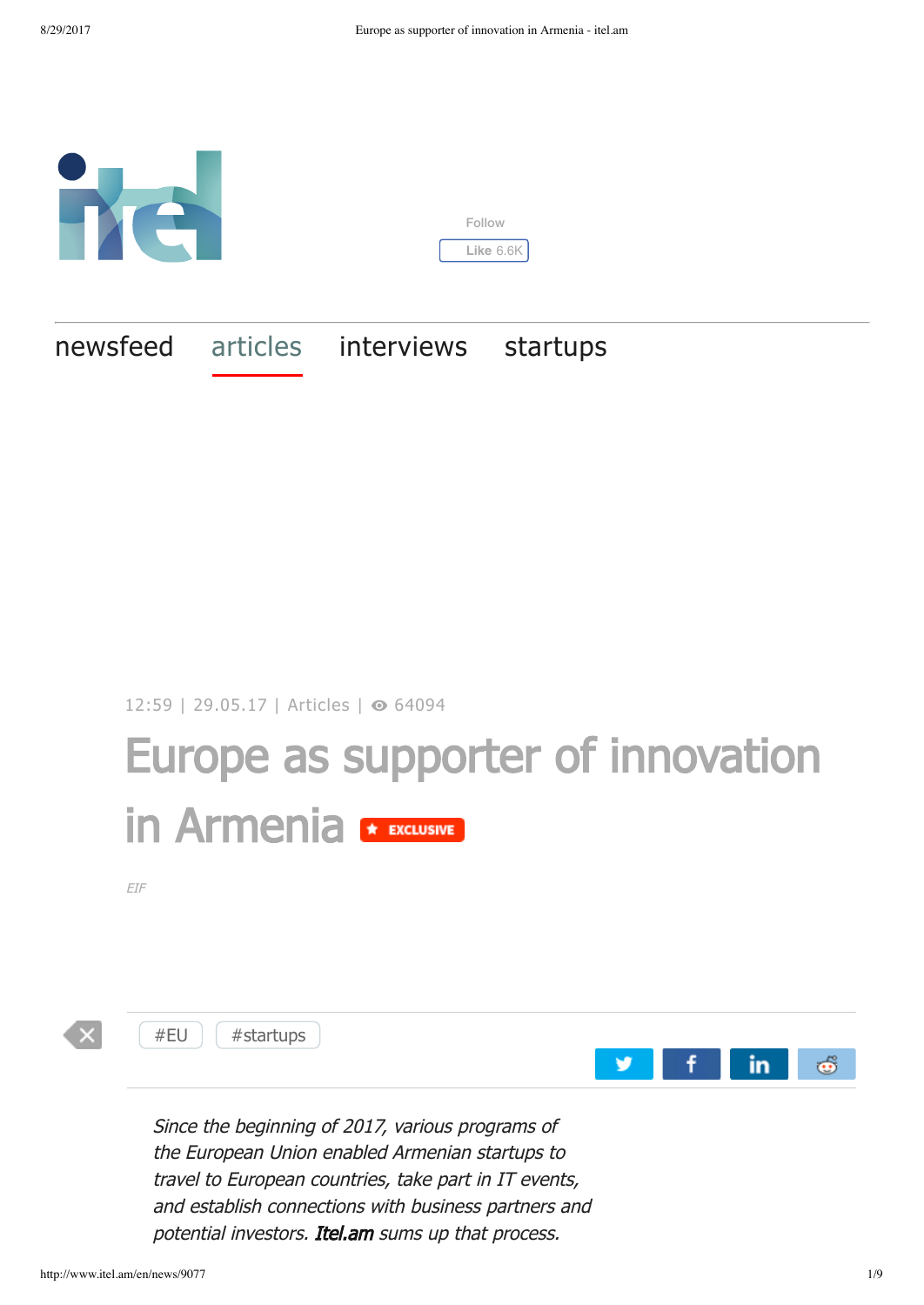On May 5, 10 Armenian startups received grants of EUR 30 000 (AMD 50 000) each within the Innovation Matching Grants (IMG) contest. Five more startups were awarded grants of EUR 15 000 within Science and Technology Entrepreneurship program (STEP).

The grants were awarded in the framework of "Support for SME development in Armenia" program, co-funded by the European Union, the German Federal Ministry for Economic Cooperation and Development (BMZ), and GIZ PSD SC Regional Program.

# European investments

In late February, augmented reality startup Triple-E received [investment](http://www.itel.am/en/news/8821) from Dutch Crosspring.

Although Triple-E co-founder and CEO Aryan Behzadi and Dutch entrepreneur, investor, Crosspring seed accelerator and incubator founder Maurice Beckand Verwee didn't disclose the amount of investment to us, they noted that they target European market.



EIF

Maurice Beckand Verwee told Itel.am they picked their companies of choice for investment based on criteria of Team, Scalability, Time to market and International potential.

"On these elements Triple-e scored well. By the way, Crosspring supports the portfolio companies not only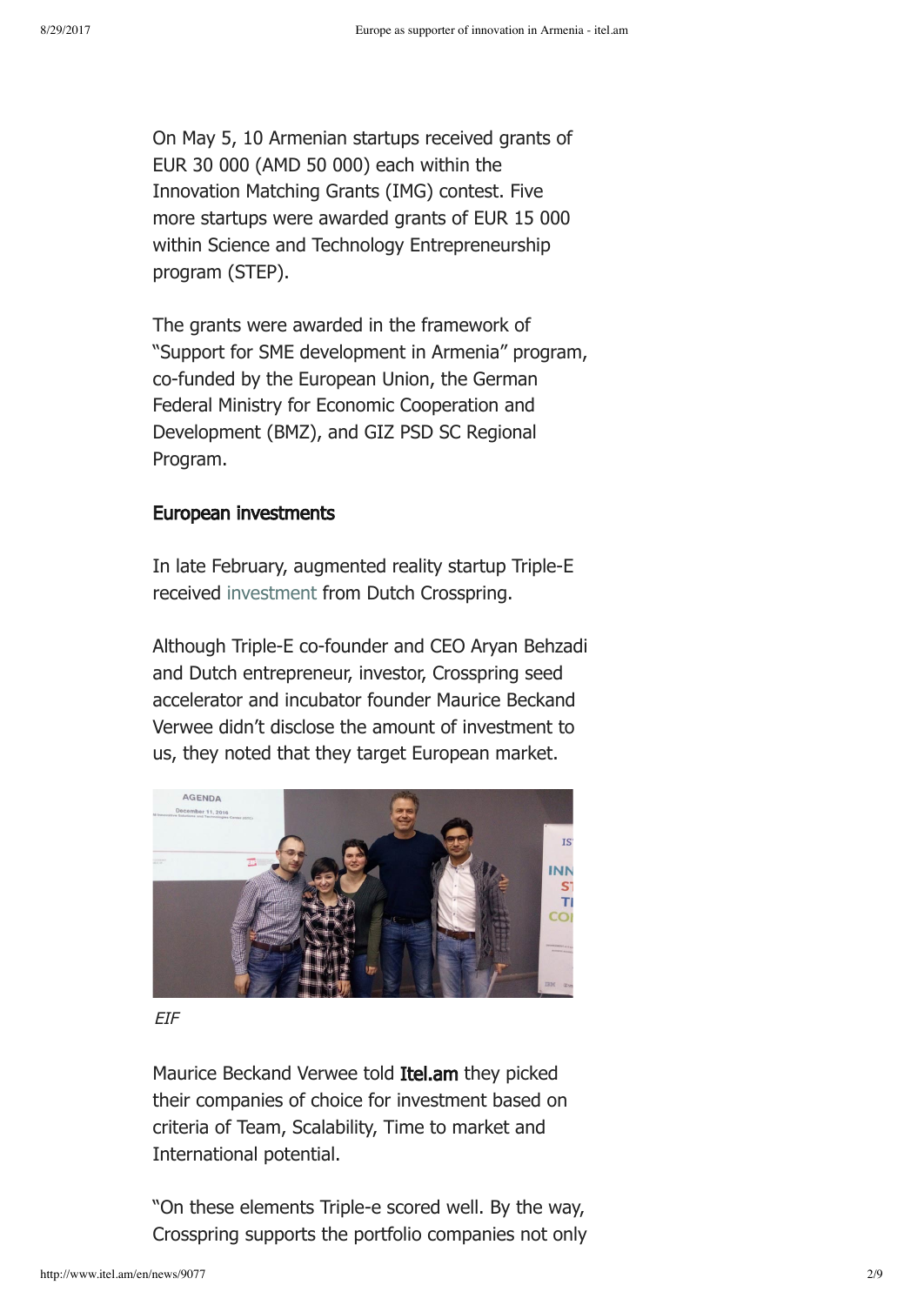can benefit from our network of portfolio companies, alumni and tech hubs across Europe," the investor said, noting that he was interested in doing more in Armenia's IT sector.

\*\*\*

This February, Crosspring, EIF and Innovative Solution and Technologies Center (ISTC) launched a new acceleration program in Yerevan.

\*\*\*

Spanish entrepreneur, business angel, Founder of Silicon Seeds [Chuss Lozano](http://www.itel.am/en/news/9033) intends to move to Armenia next year and work with local startups.



Chuss Lozano EIF

"I would especially prefer to get involved in education programs. I think it would be a great opportunity to work on training the Armenian startups, helping them to get international. Currently I am still researching the ecosystem. I have already observed two startups that I think have interesting products, which I would like to invest in," he noted.

## European accelerators and Armenian startups

[In](http://www.itel.am/en/news/9077)[a](http://www.itel.am/en/news/9061)[ppti](http://www.itel.am/ru/news/9077)[cs](http://www.itel.am/en/news/9061) startup with Artificial Intelligence-powered  $\overline{a}$  alytics platform for mobile apps, has recently finished Startup Wise Guys acceleration program in Estonia.  $\sum_{i=1}^{\infty}$  en  $\sum_{i=1}^{\infty}$  states for  $\sum_{i=1}^{\infty}$  is a set of  $\sum_{i=1}^{\infty}$  en  $\sum_{i=1}^{\infty}$  upcoming

persons applications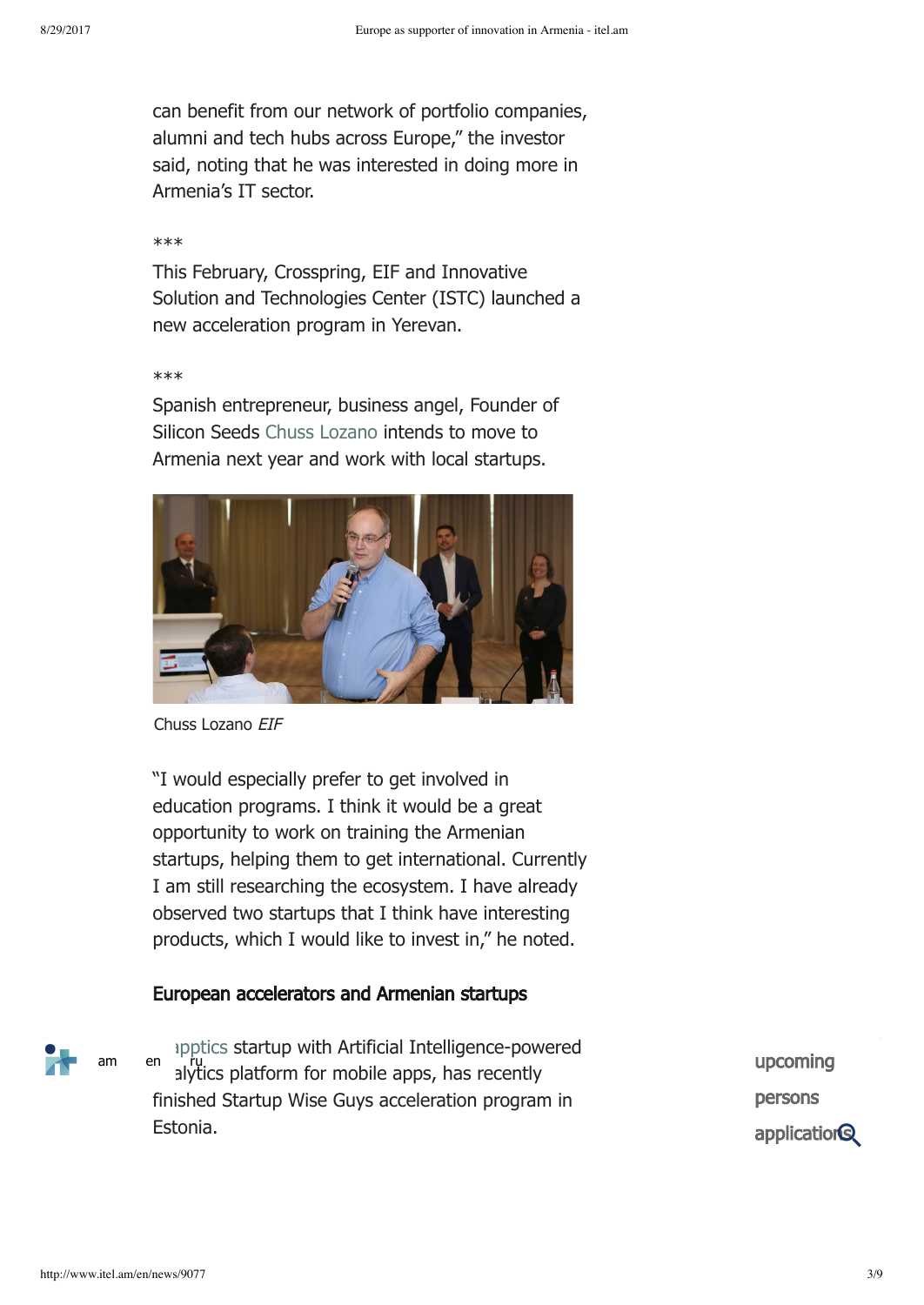

**Inapptics** 

"Those 3 months in Startup Wise Guy program were very important for us, as we had the chance to meet some very experienced mentors, who taught us a lot about product development, sales and investment attraction. We have also registered success in terms of product development. As you mentioned, Inapptics is available for everyone now, which contributed to attraction of our first customers." Cofounder of Inapptics Tigran Hakobyan told in an interview to Itel.am.

In June the team will have meetings with potential investors in Austria, Poland, Latvia and Bulgaria.

# Armenian startups within European events

Armenian startups had the opportunity to pitch in several European countries this year.

First of all, 17 IT companies from Armenia introduced the latest technological solutions to the British business and tech communities on March 9 10, London. Some of them came back to Armenia with certain proposals and agreements.

\*\*\*

10 Armenian startups participated in Startup Olé conference, held on April 26-27 in Salamanca, Spain. The visit was organized by SME Development National Center of Armenia and Enterprise Incubator Foundation within the frames of Support to SME Development in Armenia (SMEDA), implemented by German International Cooperation (GIZ).

The visit was aimed at giving startups the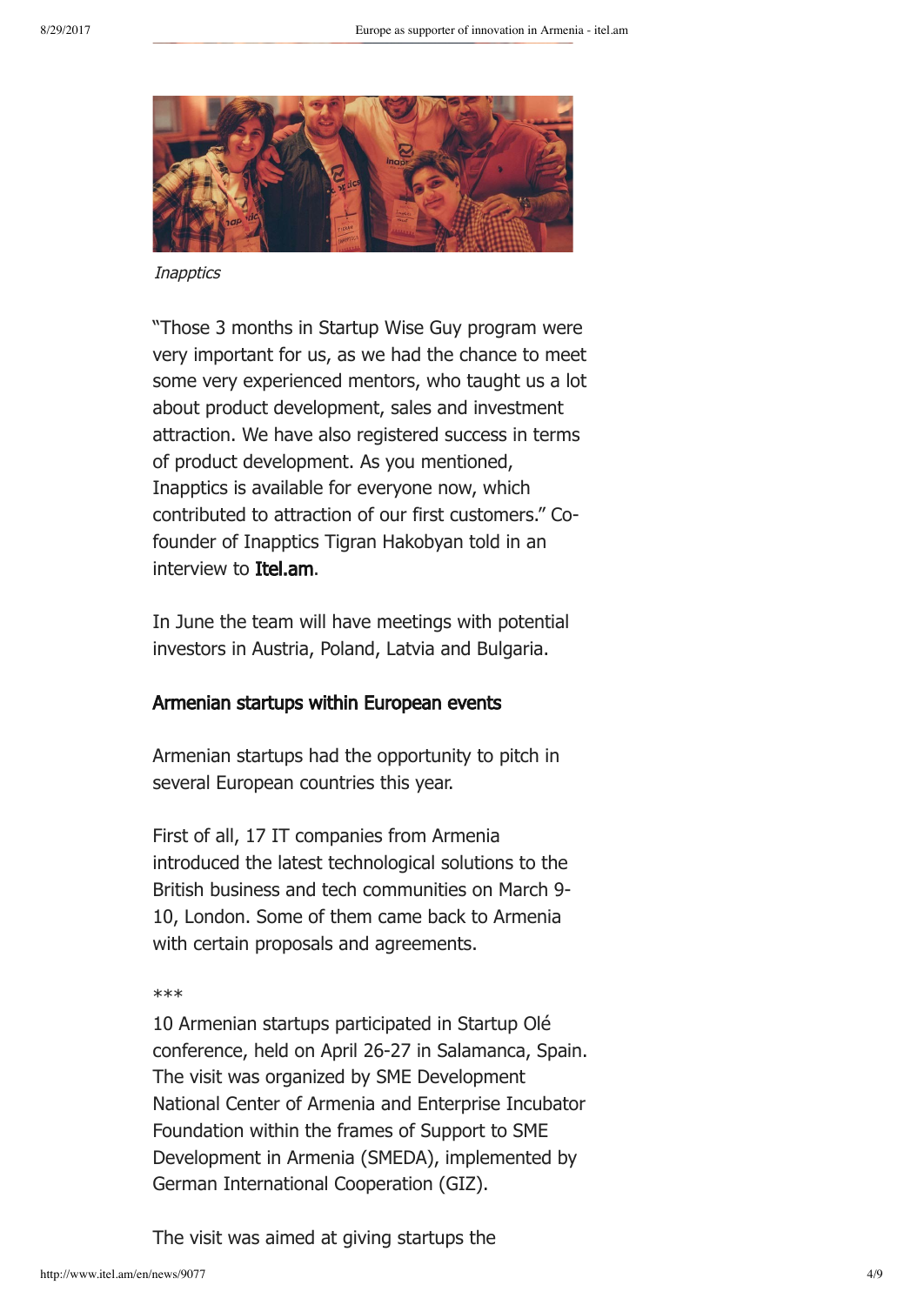### investors and customers.

#### \*\*\*\*

About 15 Armenian startups will have the opportunity to participate in Startup Academy, which will take place in September of 2017, Berlin. Team Leader of Support to SME Development in Armenia (SMEDA) project, the initiator of the event Eva Naeher informed Itel.am that they would work with chosen startups on business model development and product quality improvement beforehand.

"We decided to hold our event in Berlin, as it is one of European tech hubs today. This is not an international startup event, but rather a special chance, which our project gives to the Armenian startups," Eva Naeher noted.

\*\*\*

Armenian ICT sector will be represented within the frames of Auto Racing to be held in September-October in 20 European countries. The event will be organized for the second time.

# Narine Daneghyan



#### **Comments**

Dear visitors, You can place your opinion on the material using your Facebook account. Please, be polite and follow our simple rules: you are not allowed to make off - topic comments, place advertisements, use abusive and filthy language. The editorial staff reserves the right to moderate and delete comments in case of breach of the rules.

#### **0 Comments** Sort by

**Oldest**



Add a comment...

[Facebook Comments Plugin](https://developers.facebook.com/docs/plugins/comments/?utm_campaign=social_plugins&utm_medium=offsite_pages&utm_source=comments_plugin)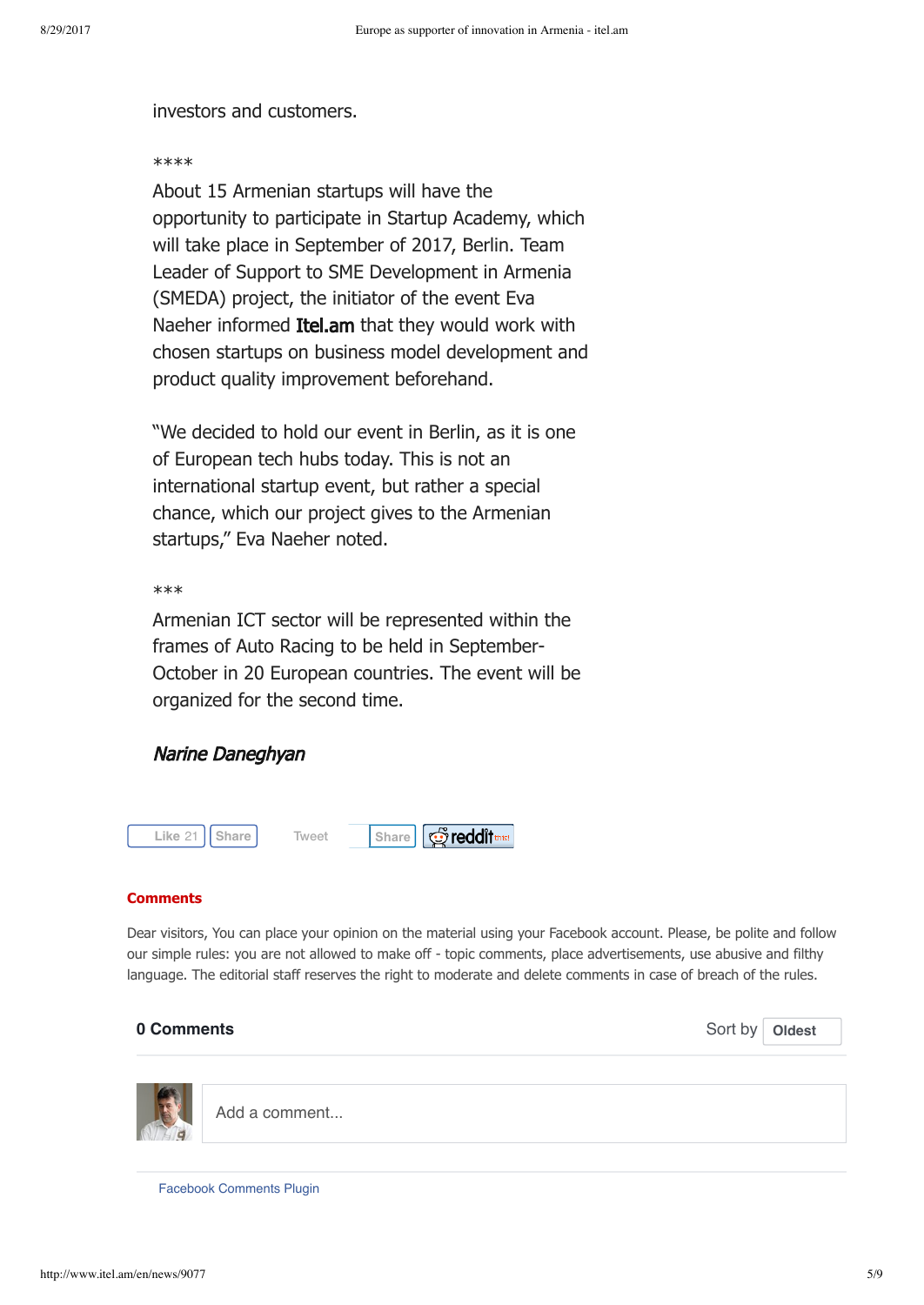10:36 | 24.07.17

Dinebook: Reserve a table via app

11:42 | 10.07.17 PassIT: People replacing post service

10:23 | 07.07.17 IT Teens: Naneh Sargsyan

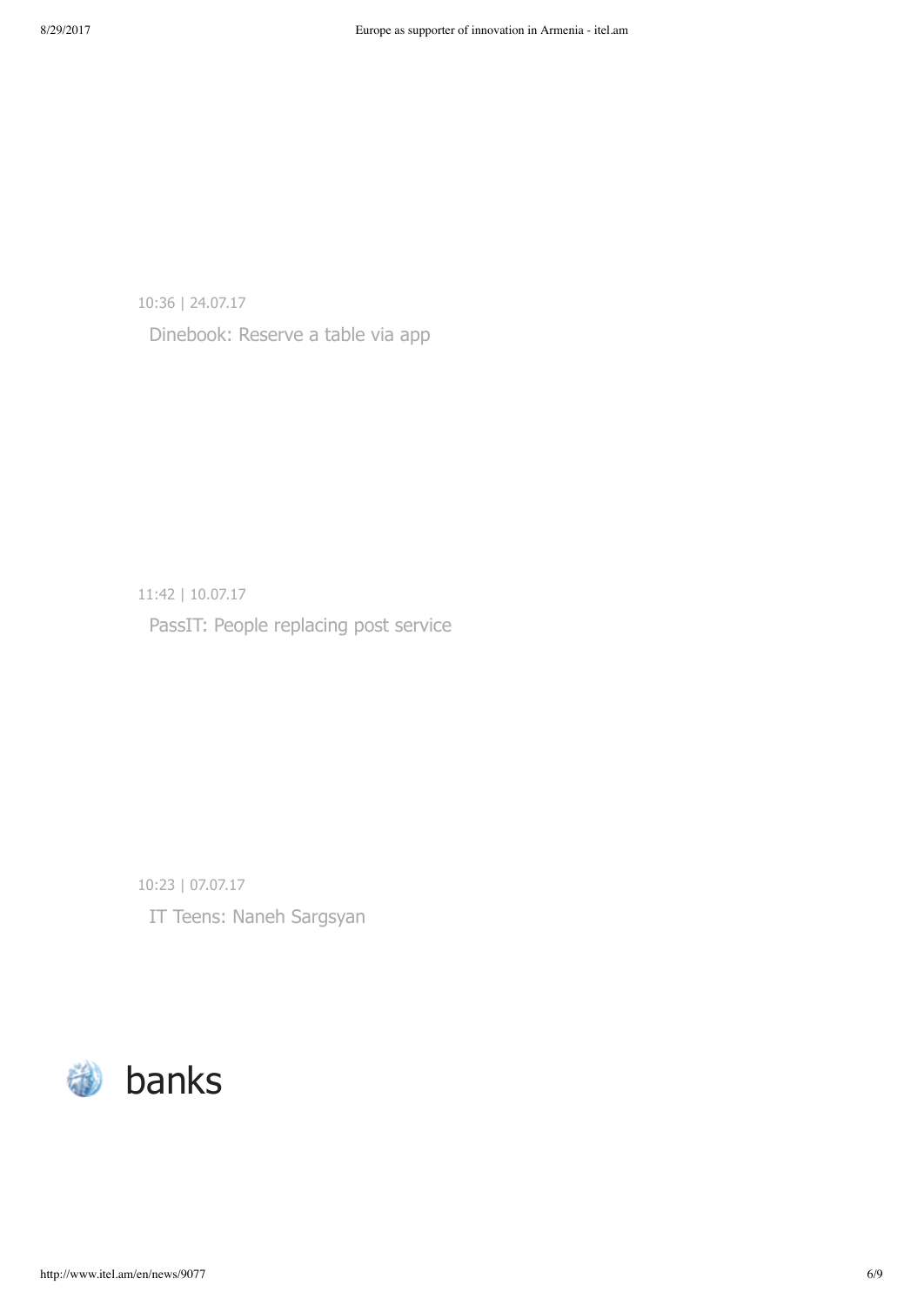28.08.2017 | 17:22

Armenian companies returned with contracts from the "Eurasian Week"

# **R** mediamax

August 29, 2017 13:39

[Ara Nazaryan released of duties of Deputy](http://www.mediamax.am/en/news/armypolice/24845/?utm_source=mediamax.am&utm_medium=widget_300x300&utm_campaign=partnership) Defense Minister